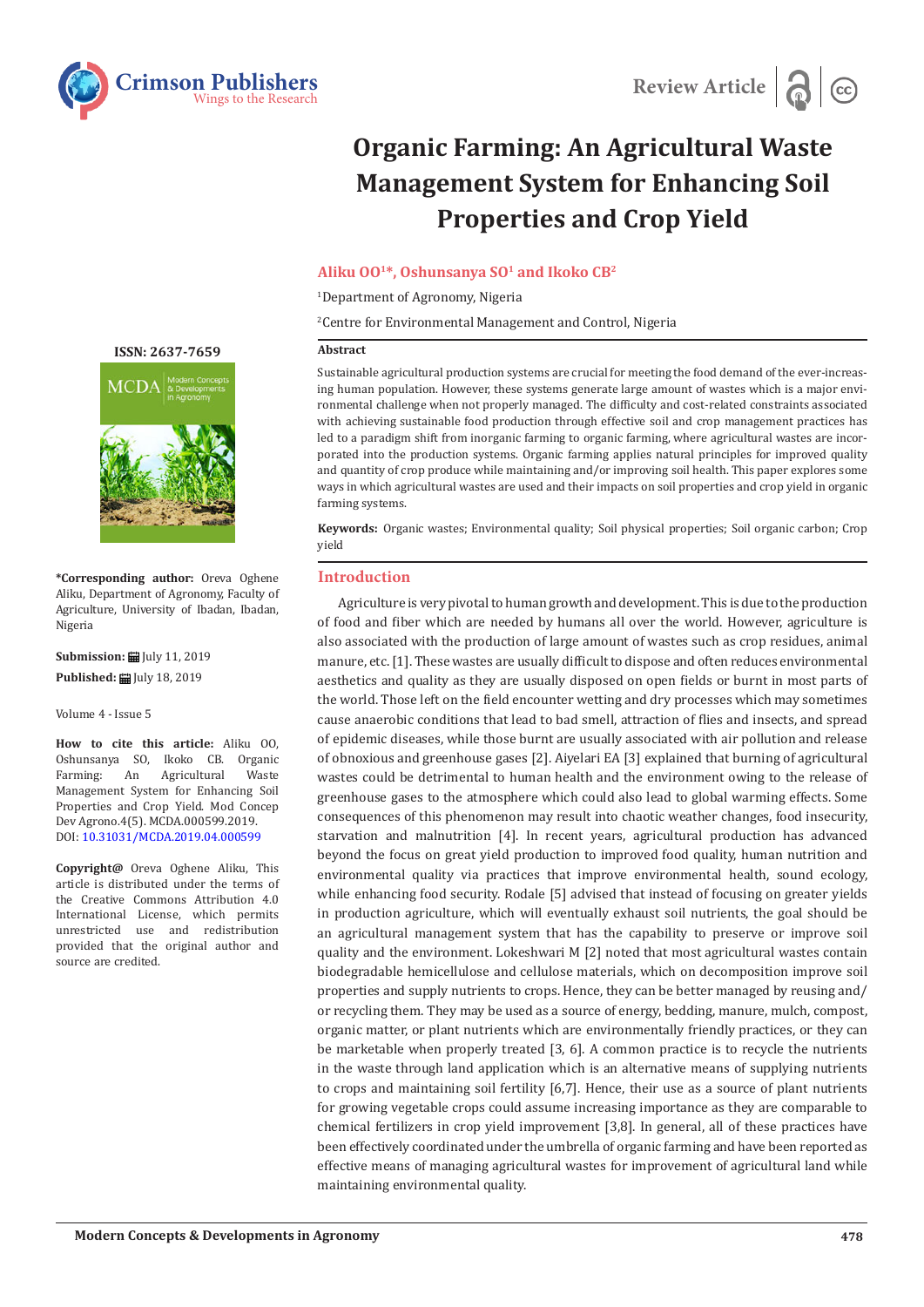#### **Organic Farming**

This system makes the best use of crop residues, animal manure, green manure and off-farm organic waste in order to maintain soil productivity, supply plants with necessary nutrients, and control insects, weeds and other pests [9]. It is an agricultural waste management system in which all necessary components are installed and managed to control and use by-products of agricultural production in a manner that sustains or enhances the quality of air, water, soil, plant, animal and energy resources [6]. Organic farming, as a waste management system, consists of six basic functions as shown in Figure 1. Production is a function of the amount and nature of agricultural waste generated by an agricultural enterprise [6]. It varies with type, volume, time etc. The collection of these wastes involves capturing and gathering from point of deposition. The major problem with this as it affects environmental quality is that this aspect is given little or no consideration in most developing countries, including Nigeria. An agricultural waste management system should identify methods of collection, location of collection etc. [6]. Also, the transfer which involves the movement and transportation of waste from the collection point to storage, treatment and utilization site is very crucial. The mode and equipment for transfer will depend on

the nature (liquid, semi-solid or solid) of the waste. This will also influence the type of storage facility and the processes required for treatment in order to reduce the pollution potential and/or modify the physical characteristics of the waste prior to utilization. Utilization of agricultural wastes has been reported to improve sanitary conditions, soil quality and crop yield [10]. Some of the soil properties and crop yield shown to be enhanced by use of some agricultural wastes under organic farming, and the forms in which these wastes were used are discussed as follows:



## **Effects of organic farming on soil properties**

| <b>Parameter</b>            | Unit                  | <b>Farming System</b>                 | % Difference          | <b>Source</b> |        |
|-----------------------------|-----------------------|---------------------------------------|-----------------------|---------------|--------|
|                             |                       | Organic (Type)                        | <b>Others</b>         |               |        |
| Bulk density                | $Mg \, \text{m}^{-3}$ | 1.15 (FYM and compost)                | 1.25 (NPK fertilizer) | 8.7           | $[11]$ |
| Bulk density                | $Mg \, \text{m}^{-3}$ | 1.28 (Vermicompost)                   | 1.32 (Unamended soil) | 3.1           | $[12]$ |
| Water holding capacity      | $\%$                  | 51.6 (FYM and compost)                | 46.4 (NPK fertilizer) | 5.2           | $[11]$ |
| Volumetric moisture content | $\frac{0}{0}$         | $0.68$ (Compost and K <sub>2</sub> O) | 0.67 (NPK fertilizer) | 1.5           | $[13]$ |
| Mean weight diameter        | mm                    | 0.95 (Not stated)                     | 0.73 (Not stated)     | 30.1          | [14]   |
| Total porosity              | $\%$                  | 44.8 (1YACP)                          | 47.7 (2YACP)          | 6.5           | $[15]$ |
| Hydraulic conductivity      | $cm \, hr^{-1}$       | 59.2 (1YACP)                          | 56.7 (2YACP)          | 4.4           | $[15]$ |

**Table 1:** Response of soil physical properties to organic and other forms of farming.

Values are mean across applications rates, soil depths or aggregate sizes; 1YACP: first year after compost application; 2YACP: second year after compost application.

Management of agricultural wastes via organic farming has been shown to improve several soil properties. This is due to alterations in soil physical properties, especially soil structural characteristics, which regulate soil functions and processes. Table 1 presents some results of responses of soil physical properties to organic farming. Papadopoulos A [11] reported that organic management significantly affects pore structure and enhances biological activities with positive effects on the environment. Comparing the impact of organic farming and conventional systems of coffee farming on soil properties, Velmourougane K [12] reported 8.4% increase in water holding capacity (WHC) under organic farming system of organic manure (5 tonnes farmyard manure and compost) relative to conventional method of N:P:K 40:30:40 (N:P2O5:K2O kg ha<sup>-1</sup> per

year). Earlier study by [13] reported improved soil WHC following application of residues and farmyard manure, while the application of vermicompost at 1t ha-1 combined with farmyard manure and its sole application at 2.5t ha $^1$  and 5t ha $^1$  increased WHC and soil moisture content [14,15].

This could be as a result of the affinity for water by organic matter which enhances the soil capacity to retain water for crop use, hence reducing the incidence of water loss through deep percolation and runoff. Krol A [16], in a 14-year study on organic farming and conventional farming systems, reported higher water infiltration following compost application than conventional farming of mineral fertilizer. They observed that the repellency index was mostly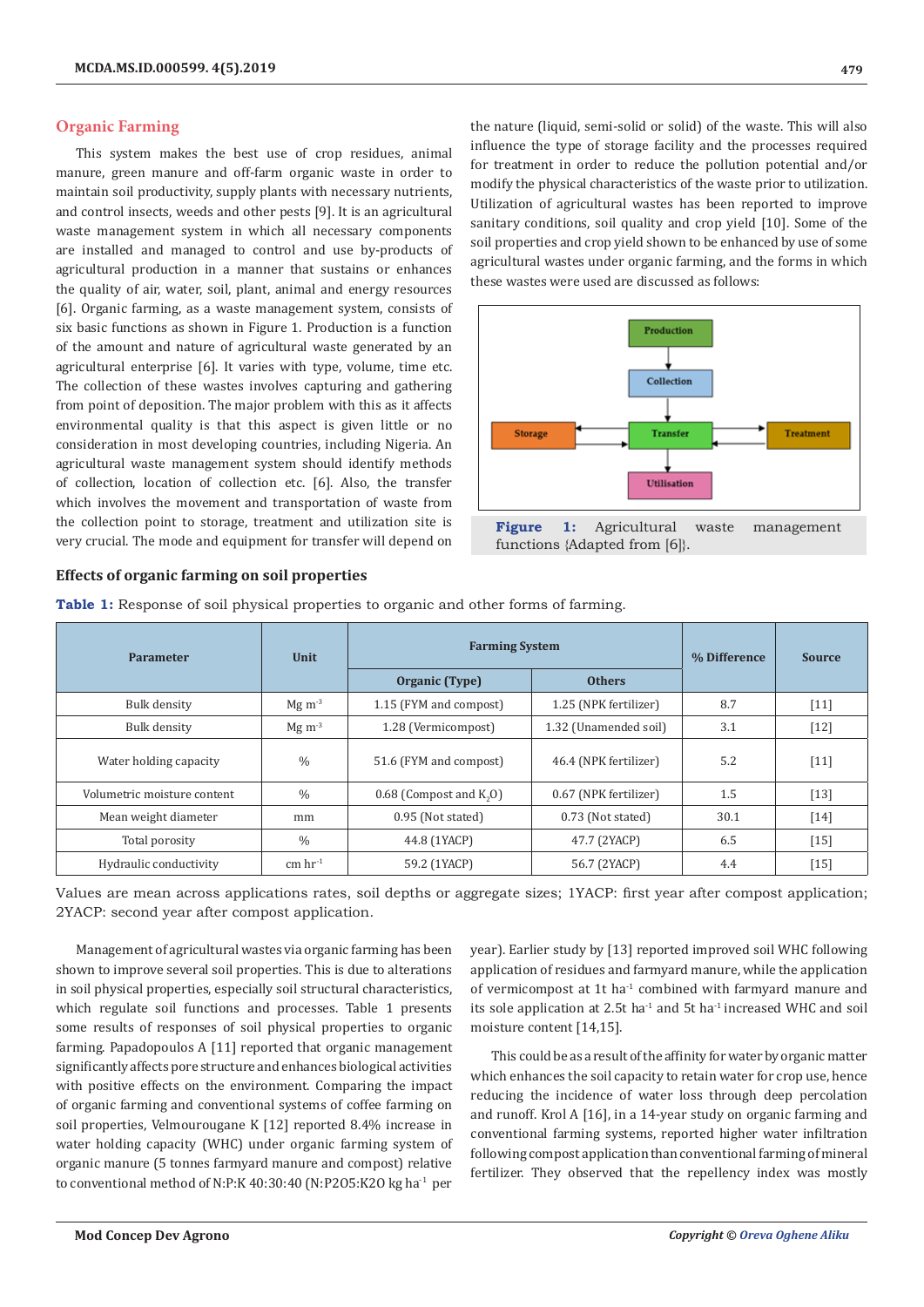higher under the conventional farming system. Water repellent soil resists water infiltration and leads to surface runoff and infiltration [17]. Krol A [16] also observed that soil aggregate crushing strength was higher under the organic farming system than the conventional farming system. Nesic Lj [18] demonstrated that organic farming enhanced soil aggregate stability by recording higher mean weight diameter than conventional farming system. With respect to soil bulk density (ρb), the combination of composted coir pith and

farmyard manure has also been reported to reduce ρb relative to unamended soil [19]. Soil bulk density was also lower under organic farming than conventional farming by  $0.1$ Mg m<sup>-1</sup> [12]. The combined effect of the internal aggregate strength and wettability can result to increased soil stability and water infiltration [20]. This could increase soil resistance to compaction and carbon sequestration.

**Table 2:** Soil chemical properties as influenced by organic and inorganic farming systems.

| <b>Parameter</b>                    | Unit                  | <b>Farming System</b>                | % Difference           | <b>Source</b> |                    |
|-------------------------------------|-----------------------|--------------------------------------|------------------------|---------------|--------------------|
|                                     |                       | Organic (Type)                       | <b>Others</b>          |               |                    |
| pH                                  |                       | 4.5 (FYM and compost)                | 6.1 (NPK fertilizer)   | 35.6          | $[11]$             |
| pH                                  |                       | 6.4 (Compost and $K_{\alpha}$ O)     | 5.6 (NPK fertilizer)   | 14.3          | $[13]$             |
| Organic carbon                      | $\%$                  | $0.9$ (Compost and K <sub>0</sub> O) | 0.8 (NPK fertilizer)   | 11.1          | $[13]$             |
| Aggregate associated organic matter | $\frac{0}{0}$         | 3.7 (Not stated)                     | 2.7 (Not stated)       | 37            | $\lceil 14 \rceil$ |
| Avail, N                            | $kg$ ha <sup>-1</sup> | 346.0 (FYM and compost)              | 307.5 (NPK fertilizer) | 12.5          | $[11]$             |
| Avail. P                            | $mg \, kg^{-1}$       | 23.5 (Green manure)                  | 21.2 (NPK fertilizer)  | 10.8          | $[23]$             |
| Avail, K                            | $kg$ ha <sup>-1</sup> | 363.5 (FYM and compost)              | 344.5 (NPK fertilizer) | 5.5           | $[11]$             |
| Electrical conductivity             | $dS \, m^{-1}$        | 0.91 (Green manure)                  | 1.22 (NPK fertilizer)  | 34.1          | $[23]$             |

Values are means across applications rates, soil depths or aggregate sizes.

**Table 3:** Influence of organic and inorganic farming systems on soil biological properties.

| <b>Parameter</b>               | <b>Unit</b>                                                | <b>Farming System</b>  | % Difference          | <b>Source</b> |        |
|--------------------------------|------------------------------------------------------------|------------------------|-----------------------|---------------|--------|
|                                |                                                            | Organic (Type)         | <b>Others</b>         |               |        |
| Fungal count                   | $\times 105$ cfu g <sup>-1</sup>                           | 0.39 (Compost)         | 0.31 (Unamended soil) | 25.8          | $[15]$ |
| No. of micro-arthropod         | $×102m-2$                                                  | 8.8 (Compost)          | 8.7 (Unamended soil)  | 1.1           | $[15]$ |
| Soil respiration               | CO <sub>2</sub> mg/50g                                     | 23.9 (FYM and compost) | 20.9 (NPK fertilizer) | 14.4          | $[11]$ |
| Urease                         | $\mu$ g NH <sub>4</sub> -N/g <sup>-1</sup> h <sup>-1</sup> | 32.3 (FYM and compost) | 43.6 (NPK fertilizer) | 35            | $[11]$ |
| Fluorescein diacetate activity | $\mu$ g/g <sup>-1</sup>                                    | 39.0 (FYM and compost) | 28.2 (NPK fertilizer) | 38.3          | $[11]$ |

Values are mean across applications rates, soil depths or aggregate sizes.

The decomposition and mineralization of organic wastes usually result to alterations in the chemical constituents of soils. Several studies have demonstrated the effectiveness in the use of organic wastes as amendments in improving soil chemical properties (Table 2). This is largely affected by the type and amount of organic waste used. For instance, Gosling P [21] reported that there was no significant difference between an organically managed farm and conventional managed farm in organic matter content. In another study, however, Velmourougane K [12] reported significant increase in organic carbon under organic system of farm management. Based on a 50-year study, Blanchet G [22] demonstrated that incorporation of crop residues and farmyard manure increased soil organic carbon content by 2.45% and 6.40% compared to mineral fertilizer, respectively. The application of organic amendments such as crop residues and/or farmyard manure significantly increased soil organic carbon [23,24]. In major nutrients including nitrogen, phosphorus and potassium, Velmourougane K [12] reported an increase in nutrient levels under organic farming and conventional

farming. They however noted a more pronounced inclination and availability under the conventional system. This could be due to the slow rate of decomposition of organic amendments. Bhogal A [25] explained that the variation in organic farming effects on soil chemical properties may be due to the rate and amount of organic matter added to the soil. The use of organic manure has been reported to give lower electrical conductivity (EC) when compared to the use of mineral fertilizer [12]. Though lower soil pH was reported for organic farming compared to conventional farming [12], the reverse was the order in Krol A [16]. This suggests that the effect of organic amendments on soil chemical properties depends on the type and amount. In terms of soil biological attributes (Table 3), [12] demonstrated that soil respiration and fluorescein diacetate activity were higher in organic managed farm relative to conventional farm. They also noted that organic system had higher macrofauna (31.4%), microbial population (34%), and microbial diversity indices compared to the conventional system of mineral fertilizer application. Although soil urease activity was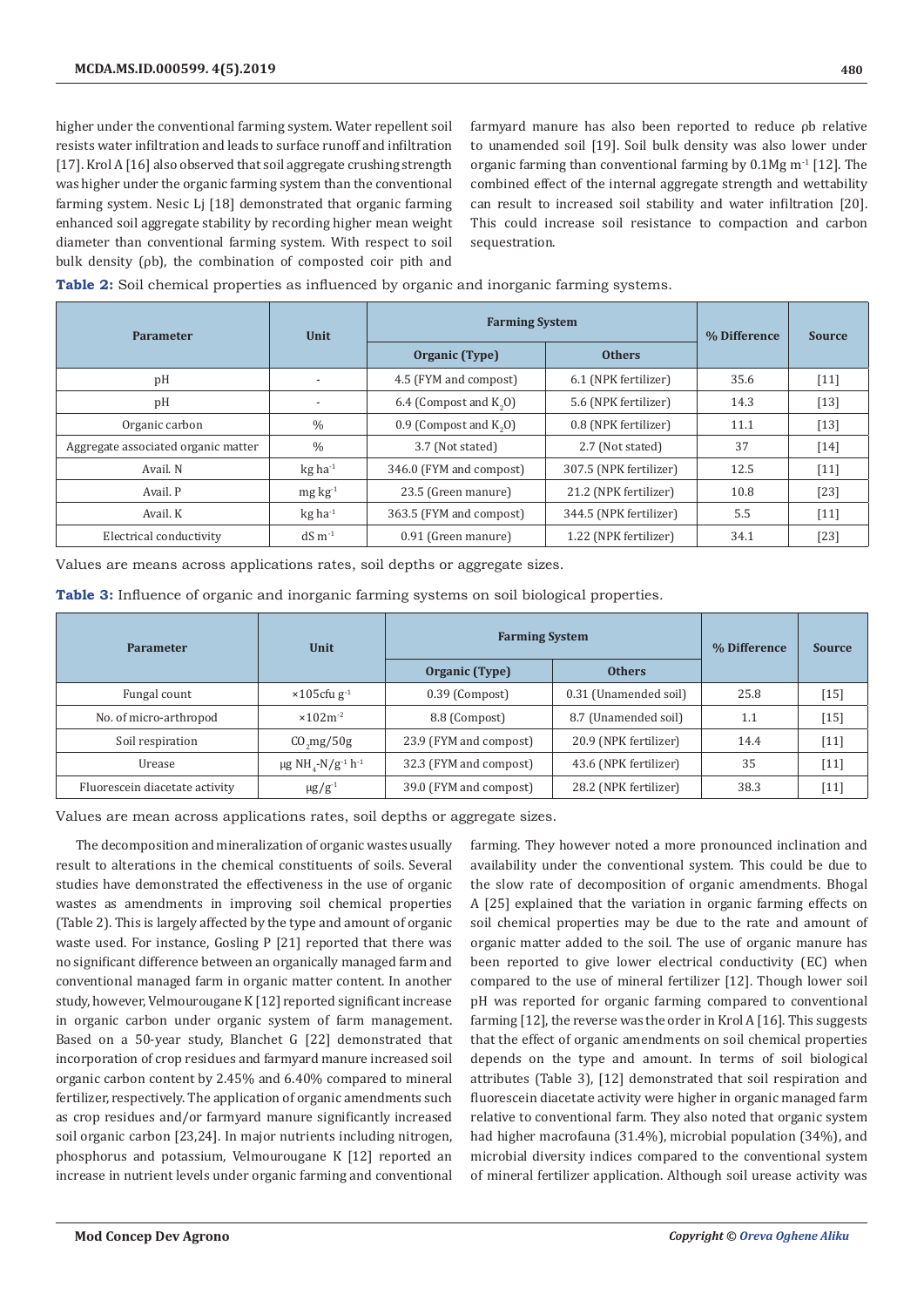higher under conventional farming system and the dehydrogenase activity showed no significant difference between the two systems, Velmourougane K [12] concluded that soil cultivated with coffee under long-term organic system has better soil properties than conventional farming system.

#### **Effects of organic farming on crop productivity**

The modification of soil properties by organic amendments in organic farming system often results to improved soil productivity and crop yield. Poultry manure and *Terminalia catappa* leaves compost was evaluated for it effect on okra (*Abelmoschus*  *esculentus*) by Aiyelari EA [3] as shown in Table 4. They observed that the application of these organic wastes either as compost or mulch significantly improved okra pod yield. For example, 5t ha-1 and 10t ha-1 compost of poultry manure and *Terminalia catappa* leaves gave 72.7% and 87.4% increase in the number of okra pods produced, while the use of *Terminalia catappa* leaves as mulch at 10t ha $1$  resulted to 1.0% increase. Corresponding values for fresh pod weight (g plant-1) were 204.4% and 267.0% increase under 5t ha<sup>-1</sup> and 10t ha<sup>-1</sup> compost, while mulching at 5t ha<sup>-1</sup> and 10t ha<sup>-1</sup> gave 48.4% and 52.7% increase compared to unamended soil.

**Table 4:** Response of yield attributes of selected crops under organic farming system.

|                  |                        | Unit                     | <b>Farming System</b> |                        |              |               |
|------------------|------------------------|--------------------------|-----------------------|------------------------|--------------|---------------|
| Crop             | <b>Yield Attribute</b> |                          | Organic (Type)        | <b>Others</b>          | % Difference | <b>Source</b> |
| 0 <sub>kra</sub> | No. of fruits          | $\overline{\phantom{a}}$ | 19.0 (Compost)        | 10.6 (Unamended soil)  | 79.2         | $[3]$         |
| 0 <sub>kra</sub> | Fresh fruit weight     | $g$ plant <sup>-1</sup>  | 678.9 (Compost)       | 537.8 (NPK fertilizer) | 26.2         | $[3]$         |
| Rice             | Grain vield            | $t$ ha <sup>-1</sup>     | 3.50 (Mulch)          | 1.77 (Unamended soil)  | 97.7         | [29]          |
| Rice             | Straw yield            | $t$ ha <sup>-1</sup>     | 4.83 (Manure)         | 3.17 (Unamended soil)  | 52.4         | $[29]$        |
| Pepper           | Fresh fruit weight     | $g$ pot <sup>-1</sup>    | 56.2 (Compost)        | 55.1 (NPK fertilizer)  | 2            | $[30]$        |
| Pepper           | Shoot dry matter       | $g$ pot <sup>-1</sup>    | 2.8 (Compost)         | 2.6 (NPK fertilizer)   | 7.7          | $[30]$        |

Values are mean across applications rates, soil depths or aggregate sizes.

However, some authors have demonstrated that the use of organic wastes as mulch offer little or no significant effect on crop yield. For instance, Gruber S [26] reported that mulching with wood chips had no effect on crop yield. Johnson JM [27] also reported that potato yields were similar in mulched and unmatched plots, but watermelon yield was higher in plots with straw mulch. Doring TF [28] reported no positive effect of straw mulch on potato yield due to the relatively low amounts of straw applied. Though Dauda BM [29] reported similar length of pepper fruit under grass mulch and unamended soil, they observed higher pepper yield in mulched plots than unmatched soil. Nasir M [30] reported that the average cucumber and bitter gourd yield was higher under mulch conditions compared to the control. The application of Gliricidia lopping's as mulch was reported to significantly enhance the dry fruit yield of chilli as compared to no unmatched treatment [31]. Cocoa husk mulch increased tomato fruits weight per plant compared to the control [32]. In comparison to mineral fertilizers, compost at 5 and 10t ha-1 gave higher okra fresh pod weight than NPK fertilizer by 12.6 and 27.5%, respectively [3]. In another study on swine manure composted with almond leaves, Ogunsesin A [33] reported that swine manure and almond leaves compost gave higher number of pepper fruits (16.8) than NPK 15<sup>-1</sup> 5-1 5 fertilizer (15.5). They also noted that the organic amendment enhanced the nutritive components of pepper [34-37]. Thus, the impact of organic amendment applied as mulch could depend on the amount, nature and crop response under the prevailing environmental conditions.

#### **Conclusion**

Agriculture is associated with the production of large amount of organic wastes that can adversely affect environmental quality and human health if not properly managed. These wastes are biodegradable and rich in nutrient elements that are essential for enhancing soil fertility and crop growth. Therefore, management functions involving the collection, transfer, storage, treatment and utilization of agricultural wastes in organic farming could enable farmers harness the bio-fertilizer potentials in these wastes for agricultural crop production. Their utilization as compost, green manure and farmyard manure improves soil water holding capacity, saturated hydraulic conductivity, organic matter and total nitrogen content, microbial population and crop yield relative to conventional use of chemical fertilizers which are expensive. Thus, the alteration of agricultural wastes and their use as soil amendments would make them easy to handle and environmentalfriendly, hence making organic farming an environmentally sound production system for improving soil properties and crop yield. However, the role of organic farming in managing soil erosion is yet to be fully explored.

#### **References**

- 1. Oshunsanya SO, Aliku O (2016) Biochar technology for sustainable organic farming. In: Organic farming-A Promising Way of Food Production 6: 12-29.
- 2. Lokeshwari M, Swamy CN (2010) Waste to wealth-Agriculture solid waste management study. Poll Res 29(3): 129-133.